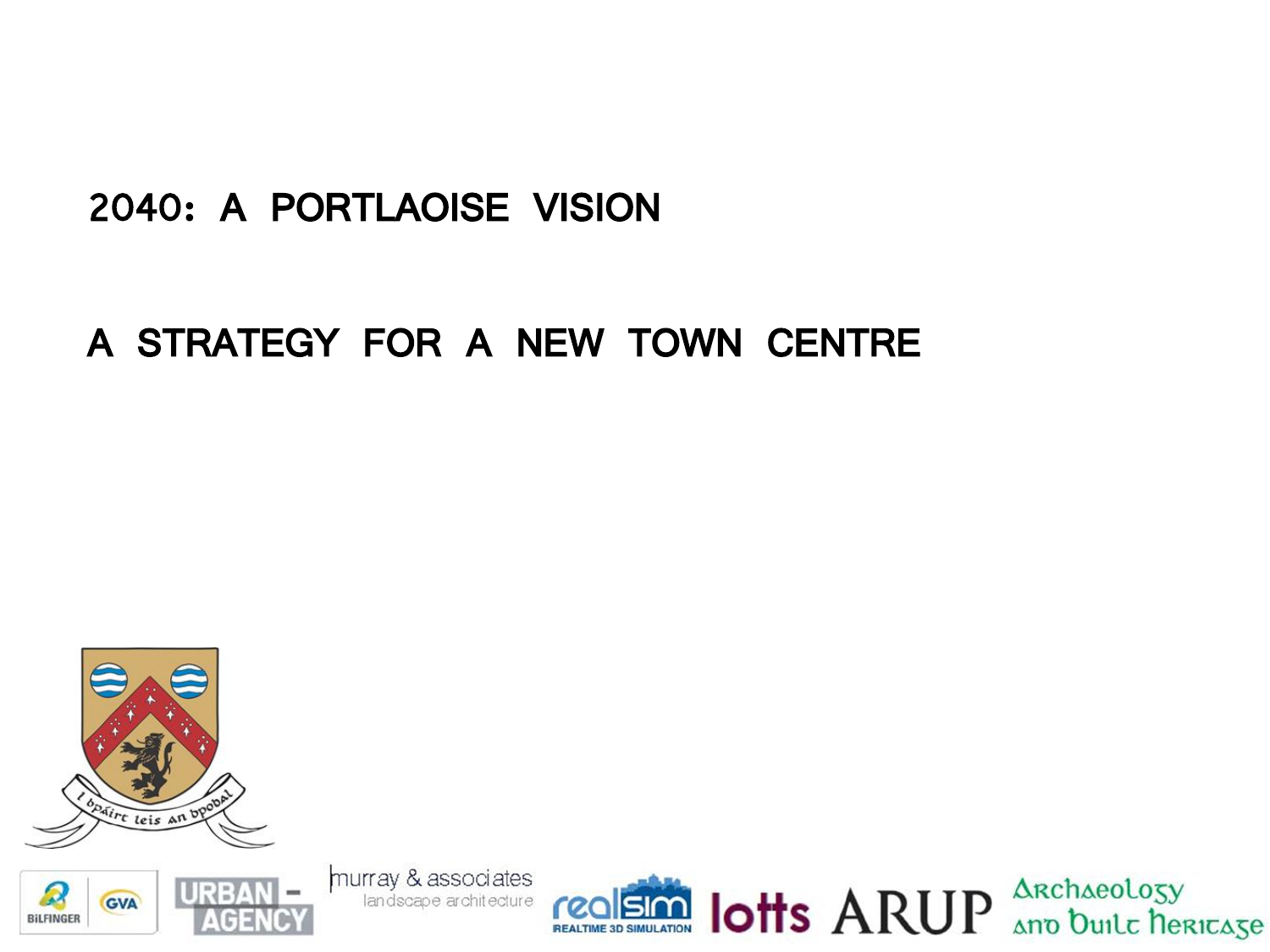#### Public Workshop No.3 – A shared Vision

- Introduction by Director of Services Kieran Kehoe
- Introduction by John Mulholland Chief Executive Laois County Council
- Robert McLoughlin GVA The Strategy
- Andrew Griffin Urban Agency Urban Design Strategy
- Brian Maher GVA The Interventions
- Gavin Duffy RealSim The 3D Model
- The delivery of Portlaoise 2040 and closing comments; Kieran Kehoe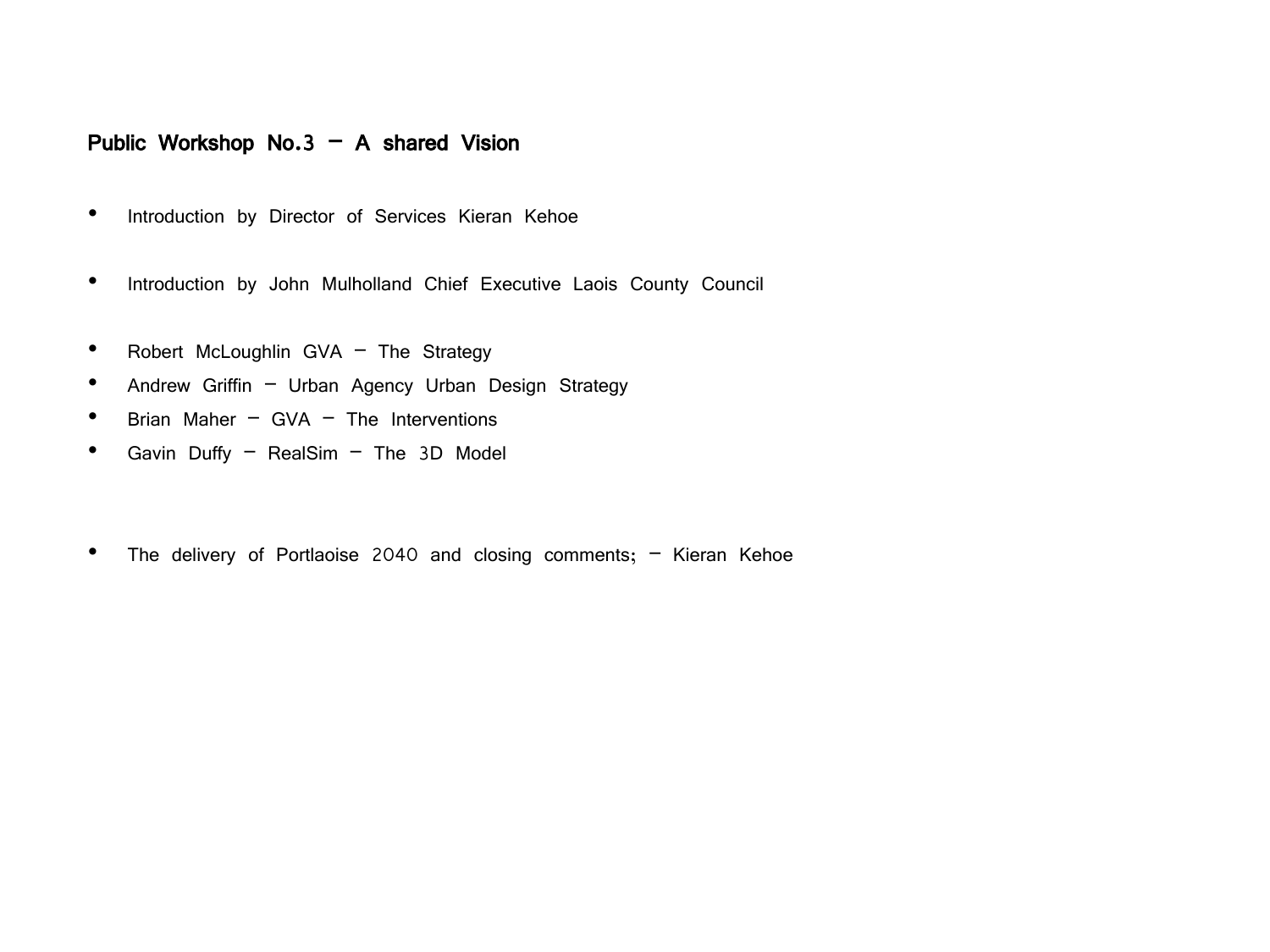# **Portlaoise Vision Statement Short Term Action (2017/2019)**

- ▶ Connecting Laneways Enhancement Project incorporating Painting /Lighting/Finishes
- ▶ Lighting Improvement (LED) on Main Street
- Review/ Upgrade of Street Furniture including Bollards / Railings / Benches / Directional Signage and Parking meters
- ▶ Lyster Square Pedestrian Mobility & Surface Upgrade
- Removal of petrol pumps at Market Square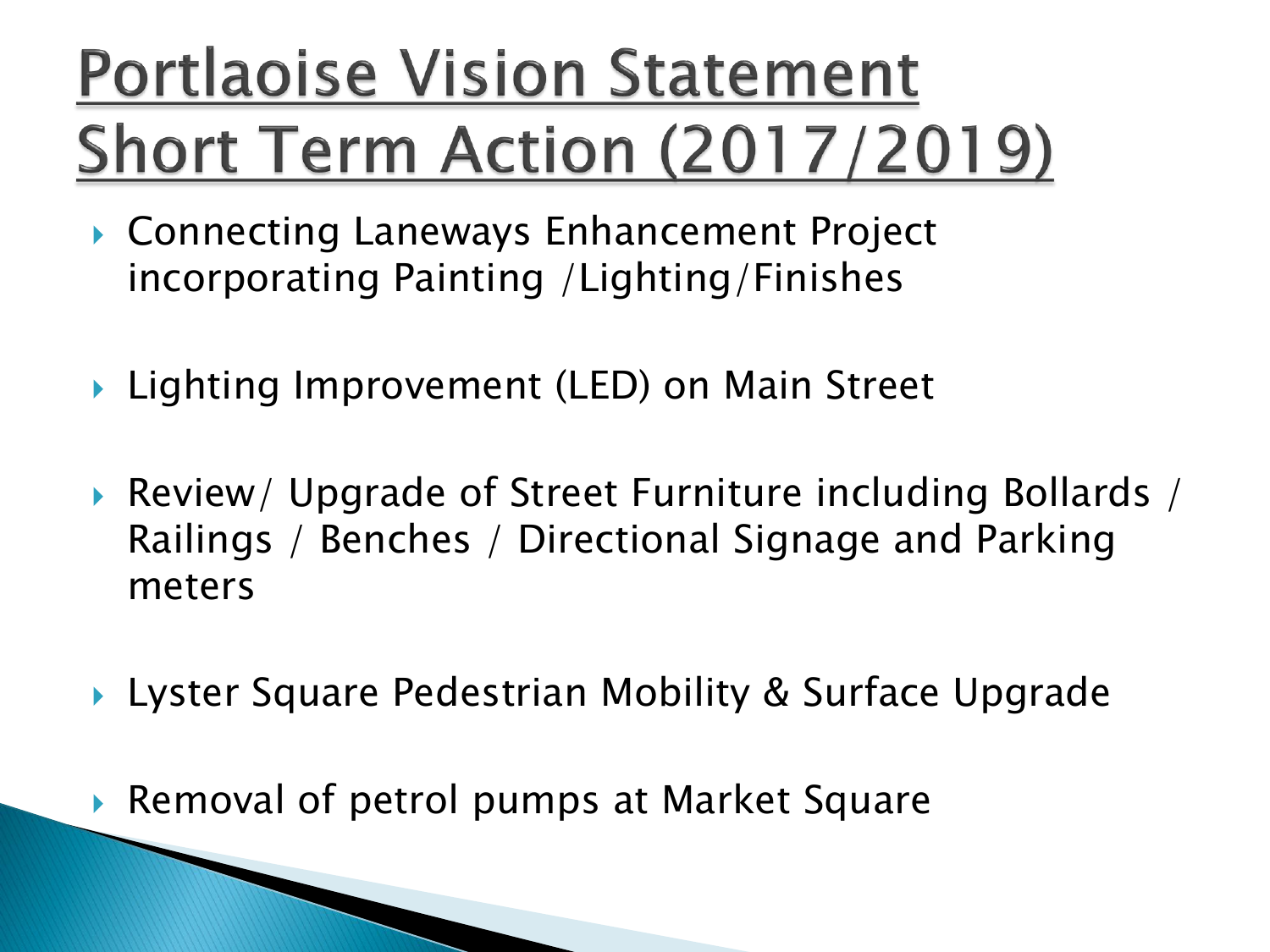# **Portlaoise Vision Statement Short Term Action (2017/2019)**

- ▶ Towncentre Footpath Improvements
- ▶ Improve Town Presentation through increased Urban planting and floral displays
- Commence St Peters Church and Graveyard Restoration Projects
- ▶ Promote availability of up to 1GB broadband
- ▶ Commence Portlaoise Southern Circular Route (Target Opening Q1/2 2019)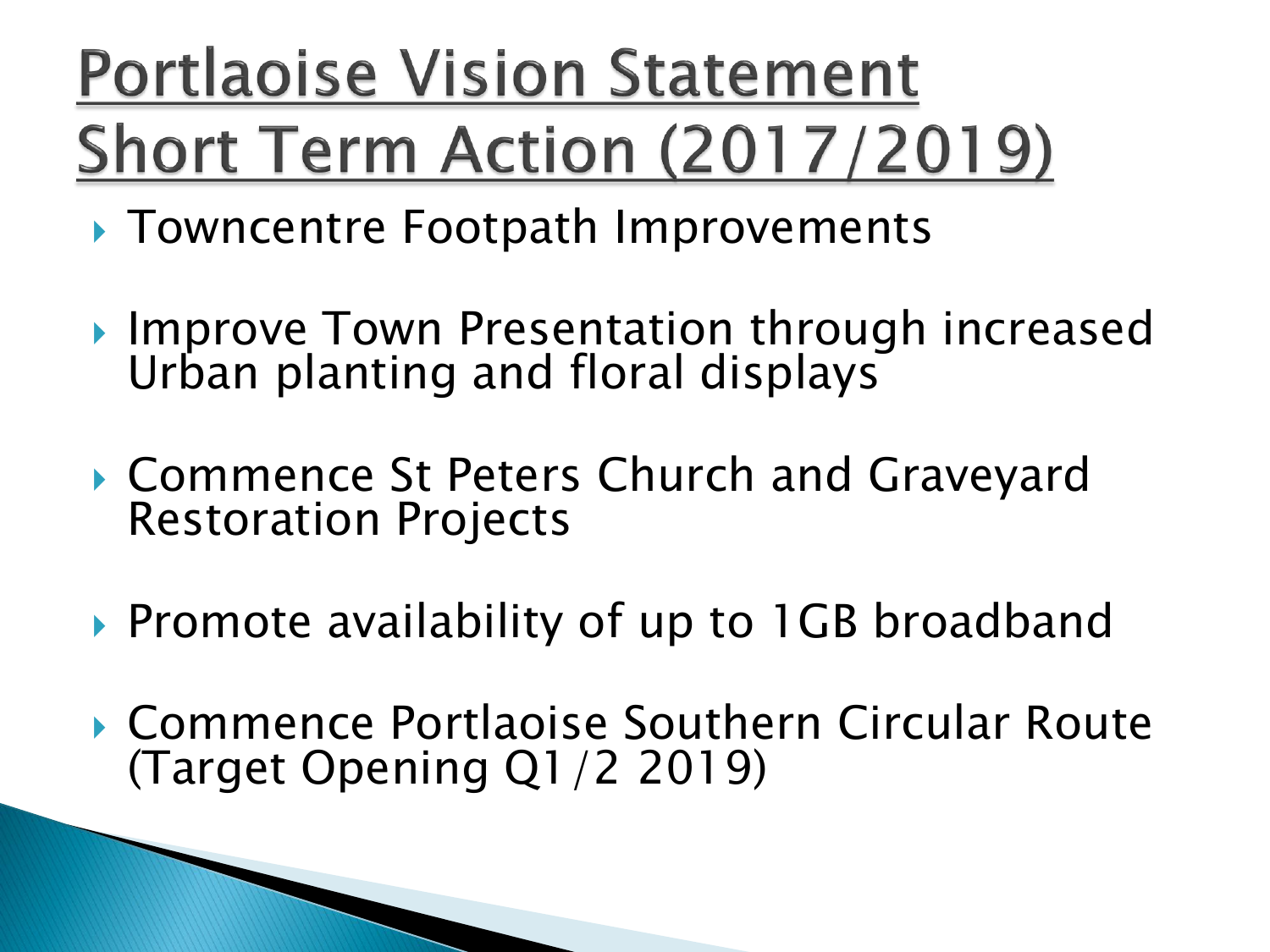# **Portlaoise Vision Statement** Medium Term Actions (2019/2025)

- ▶ Construction of Library at Lower Main Street
- ▶ Lower Square Main St Upgrade
- ▶ Additional Carparking at Railway Station...200 spaces
- ▶ Develop Blueway / Greenway from Peoples Park to Leisure Centre incorporating safe routes to Schools

▶ Commence Market Square Upgrade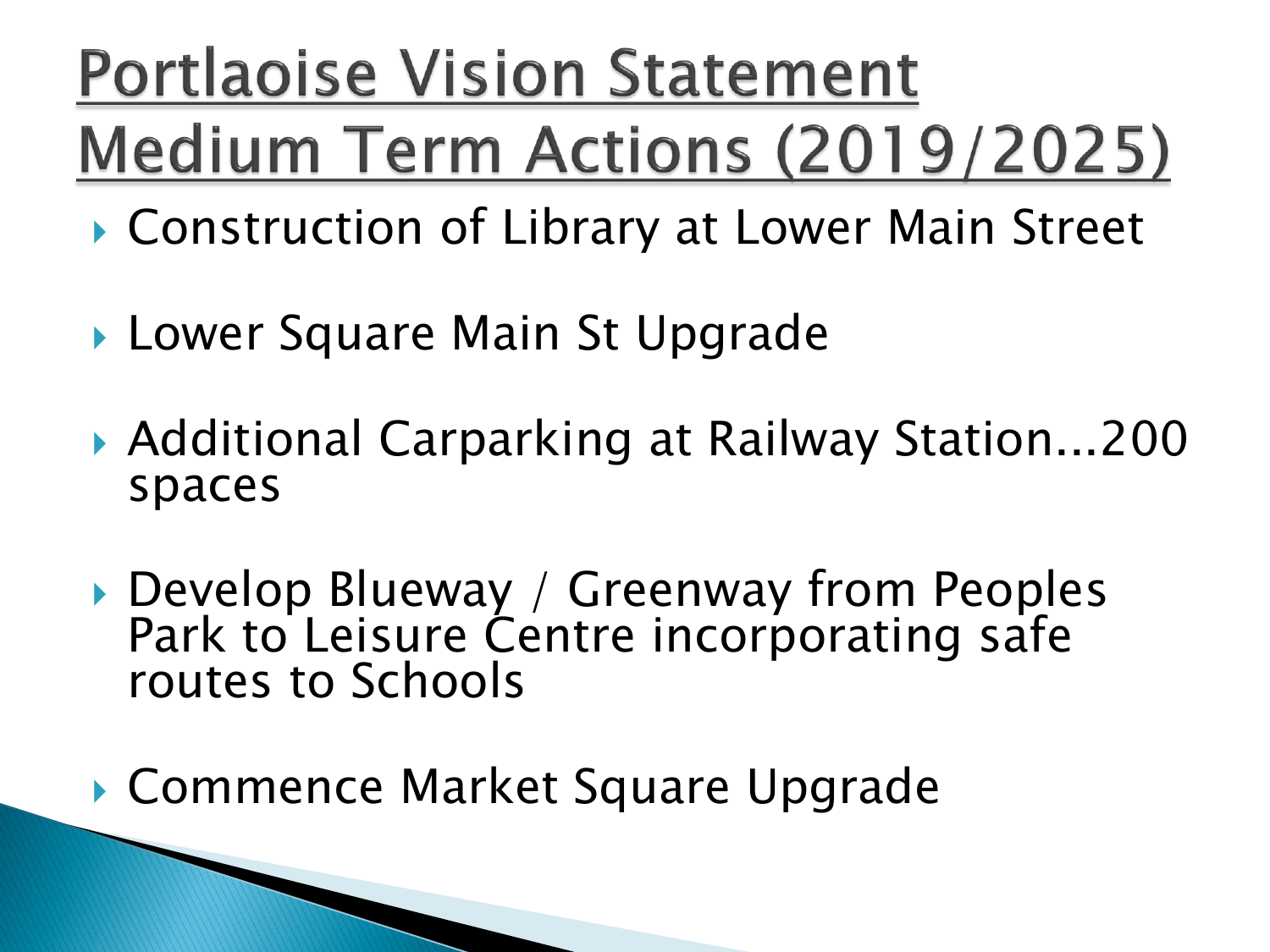# Portlaoise Vision Statement Medium Term Actions (2019/2025)

- ▶ Support Reuse Convent Lands
- Relocation of Portlaoise Courthouse
- ▶ Commence Design Stage of JFL Scheme
- ▶ Completion of Old Fort Conservation plan
- Examine Green Bus Feasibility